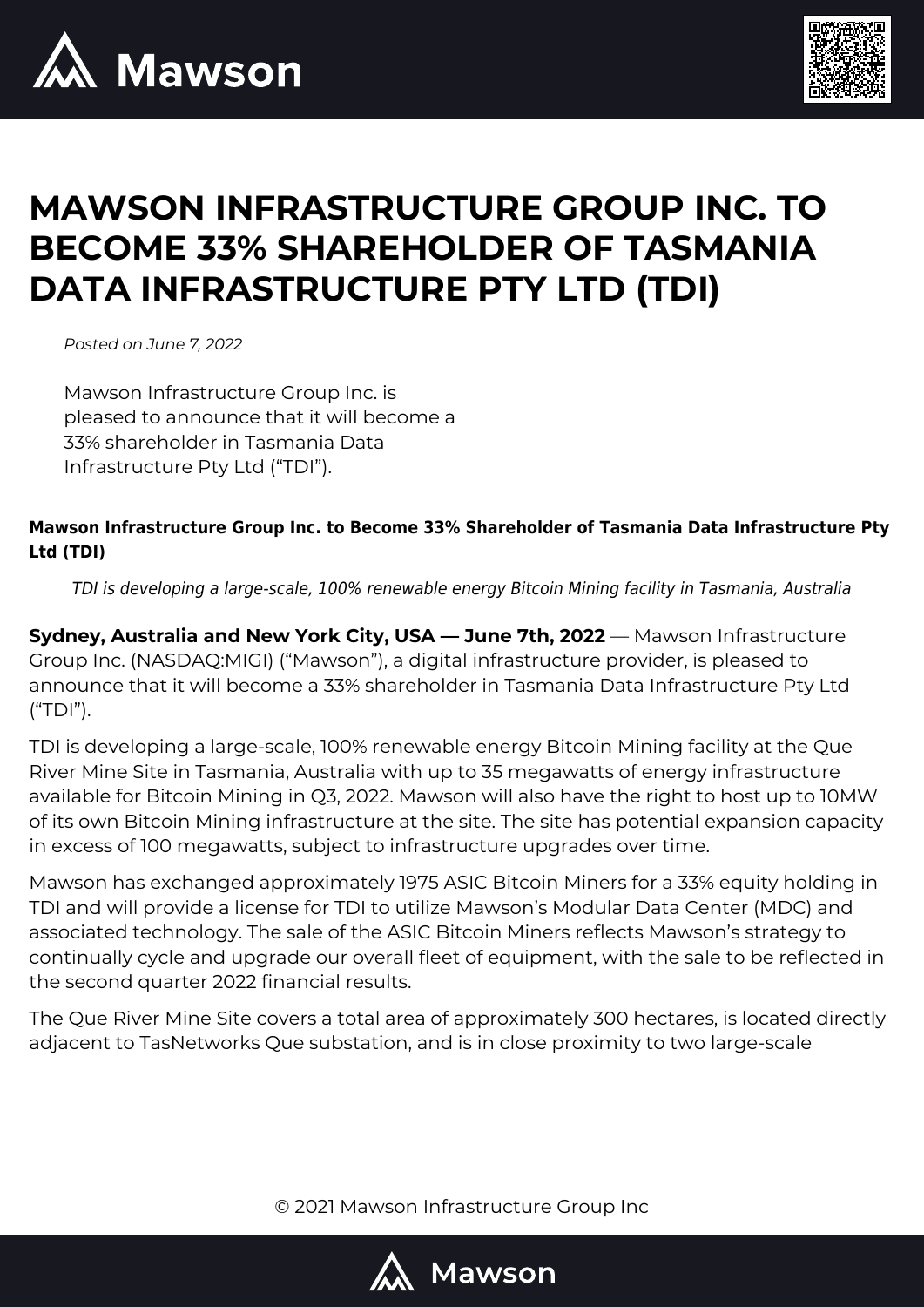



transmission lines servicing the northwest part of Tasmania. The site is powered by 100% renewable energy, has an existing 40MVA substation with significant additional power availability, advanced installed communication infrastructure and sits atop a landholding of 30 hectares, providing ample space for future Modular Date Center expansion.

**James Manning, CEO and Founder of Mawson, said,** *"The team at TDI are rapidly developing a high-quality, large-scale Bitcoin Mining facility in Tasmania, where the climate is ideal and the energy profile being 100% renewable is also very attractive. By exchanging a portion of our ASIC Bitcoin Mining fleet for an equity position in TDI, we have continued to demonstrate our capital discipline whilst obtaining a meaningful equity position in one of Australia's largest emerging, 100% renewable energy Bitcoin Miners. We are looking forward to their initiation of mining activities in Q3, 2022 and expansion beyond."*

**Michael Addison, Executive Director of Tasmania Data Infrastructure, said,** *"The TDI*

*Board believes that Mawson's investment in the Company, via the provision of ASIC miners and associated technology for a 33% interest in TDI, shows strong commercial alignment and provides current TDI shareholders the opportunity to be involved with one of the largest Bitcoin miners in the world- placing TDI on the world map. Given Mawson's experienced leadership team, who have a successful track record of building major data mining centres, and proven operational and technical experience, we are confident that we have the right partners for success and look forward to the journey ahead."*

### **About Mawson Infrastructure**

Mawson Infrastructure Group (NASDAQ: MIGI) is a digital infrastructure provider, with multiple operations throughout the USA and Australia. Mawson's vertically integrated model is based on a long-term strategy to promote the global transition to the new digital economy. Mawson matches sustainable energy infrastructure with next-generation mobile data centre (MDC) solutions, enabling low-cost Bitcoin production and on-demand deployment of infrastructure assets. With a strong focus on shareholder returns and an aligned board and management, Mawson Infrastructure Group is emerging as a global leader in ESG focused Bitcoin mining and digital infrastructure. For more information, visit: [www.mawsoninc.com](http://www.mawsoninc.com)

About Tasmania Data Infrastructure

Tasmania Data Infrastructure Pty Ltd (TDI) is an Australian-based digital infrastructure and Bitcoin Mining provider with operations in Tasmania, Australia. TDI offers a large-scale, 100% renewable energy generation solution at its Que River mining site which covers a total area of approximately 300 hectares and is located directly adjacent to TasNetworks' Que

© 2021 Mawson Infrastructure Group Inc